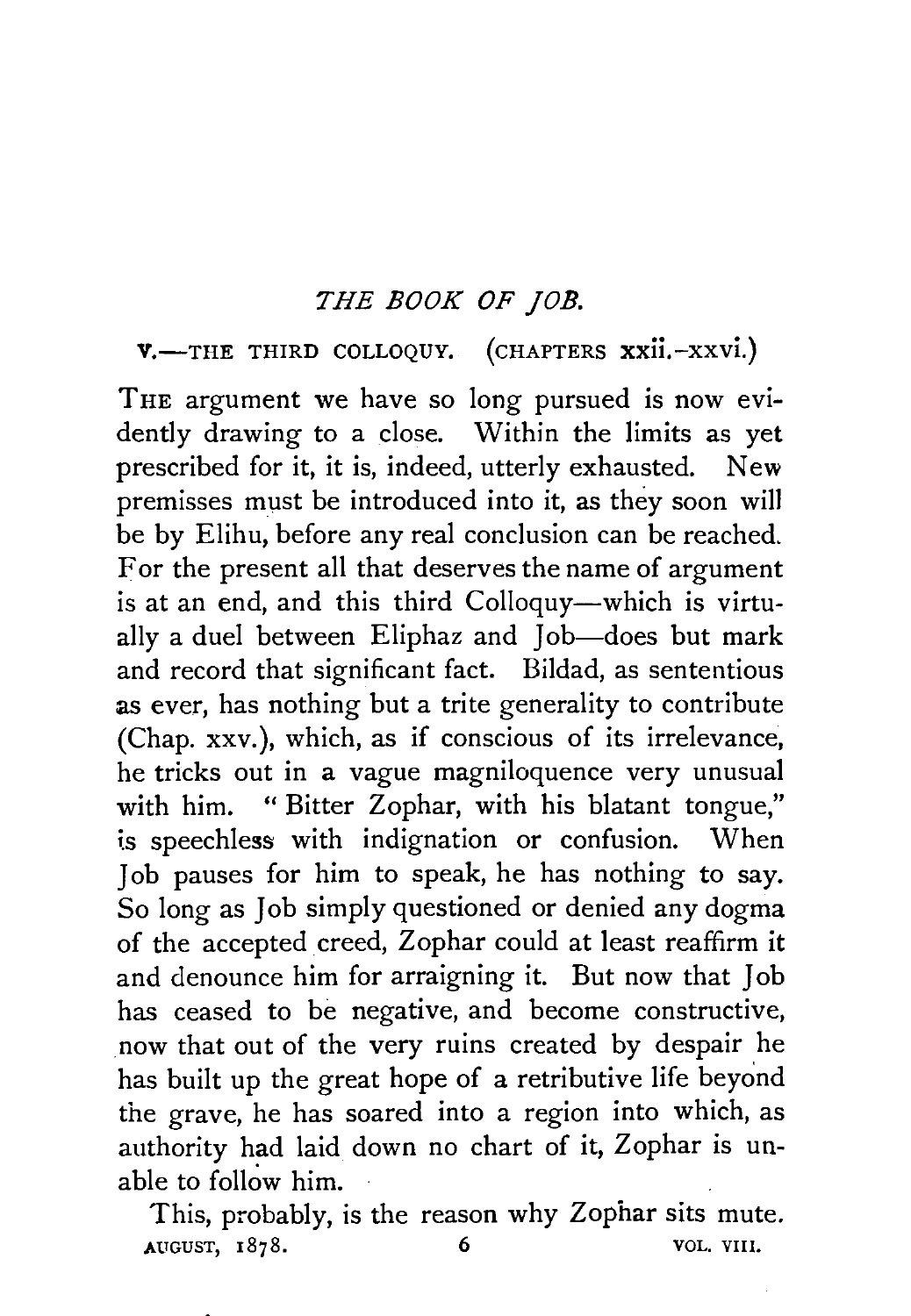Possibly, too, he feels that there is no need for him to speak, since Eliphaz has already said all that it was in his own heart to say, and said it very much in his own manner. For, in this last Colloquy, we are saddened by an impressive illustration of the baneful effect of mere controversy even on a mind of the largest and most generous type. Eliphaz, the prophet, sinks wellnigh to the level of Zophar, the bigot. He does, indeed, make some brief show of argument (Chap. xxii.  $2-4$ ). He attempts to justify that inference of guilt from punishment, of sin from suffering, for which he had so long and earnestly contended,—arguing that, since God cannot be biassed by the considerations which disturb human judgments, his awards must be just, however unjust they may look. But he feels that he has not met the facts adverse to that inference which Job has adduced, and that he cannot meet them. And so, stung by the mortification of defeat, he breaks out into a string of definite charges against Job, accusing him of the most vulgar and brutal crimes (comp. Chap. xxii.  $5-I1$ ), for which he could allege no shadow of proof, and of which the well-known tenour of Job's life was a sufficient refutation. In short, he holds fast to his dogma that sin is the sole cause of suffering, and infers from Job's suffering what his sins *must have been*  in order to vindicate it. He paints him as he ought to have been according to his dogma, not as he knew him to be in fact. For it is inconceivable that Job, living in the fierce light which beat upon the chieftain of a great clan, could have concealed from his neighbours the crimes of cruelty and violence with which Eliphaz charges him; and it is therefore impossible to believe that even Eliphaz himself did not know in his heart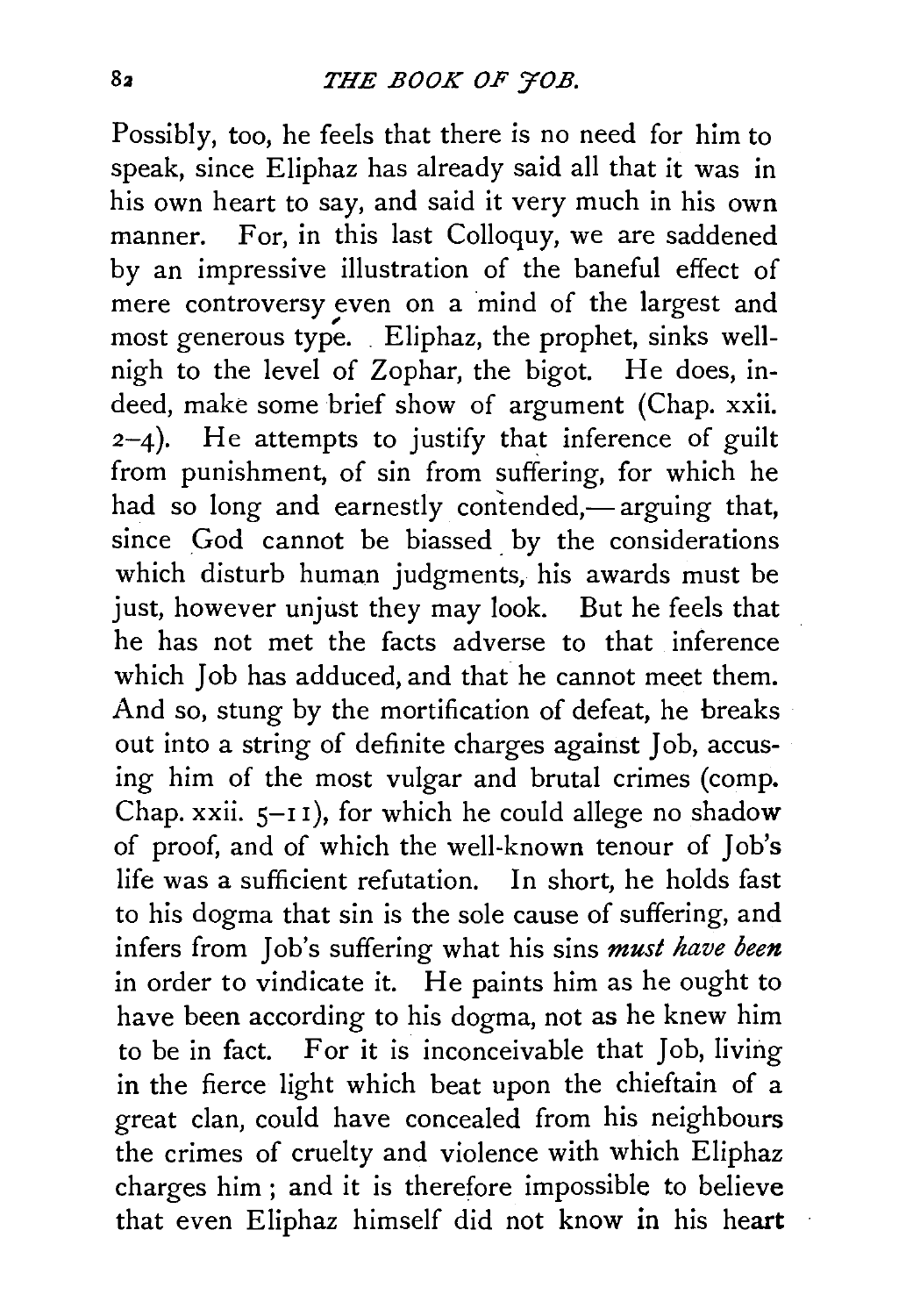that these charges were untrue. No doubt he honestly believed that Job must have sinned, and sinned heinously, to provoke the calamities by which he was overwhelmed ; but that he had "stripped the naked," and starved the famishing, and broken the arms of the orphan, in short, that he had been the tyrant instead of the friend of his clan, would have been as incredible to his accuser as it is to us, if he had not been blinded by the heat of controversy and the mortifications of public defeat.

But, let Eliphaz say what he will, Job is no longer to be moved either to his former indignation or to his former despair. The time is past in which he can be much disturbed by anything that men can say against him. What he is in himself their thoughts of him cannot transpose.

> Angels are bright still, though the brightest fell ; Though all fair things should wear the brows of grace, Yet grace must still look so.

And, however "foul " he may look to them, he is content so that God recognize his innocence; Now, moreover, that, instead of flinging out ambiguous hints and dubious reproaches, Eliphaz formulates distinct charges against him, he can afford to treat them with disdain. His inward feeling as he listens to these monstrous and incredible slanders is, $-$ 

> I would I could Quit *all* offences with as clear excuse As well as I am doubtless I can purge Myself of those which I am charged withal.

But he is not eager or anxious to purge himself of them. In the next section, "the Soliloquy," he does indirectly refute them, indeed, but for the present he disdains even to deny them. He calmly pursues his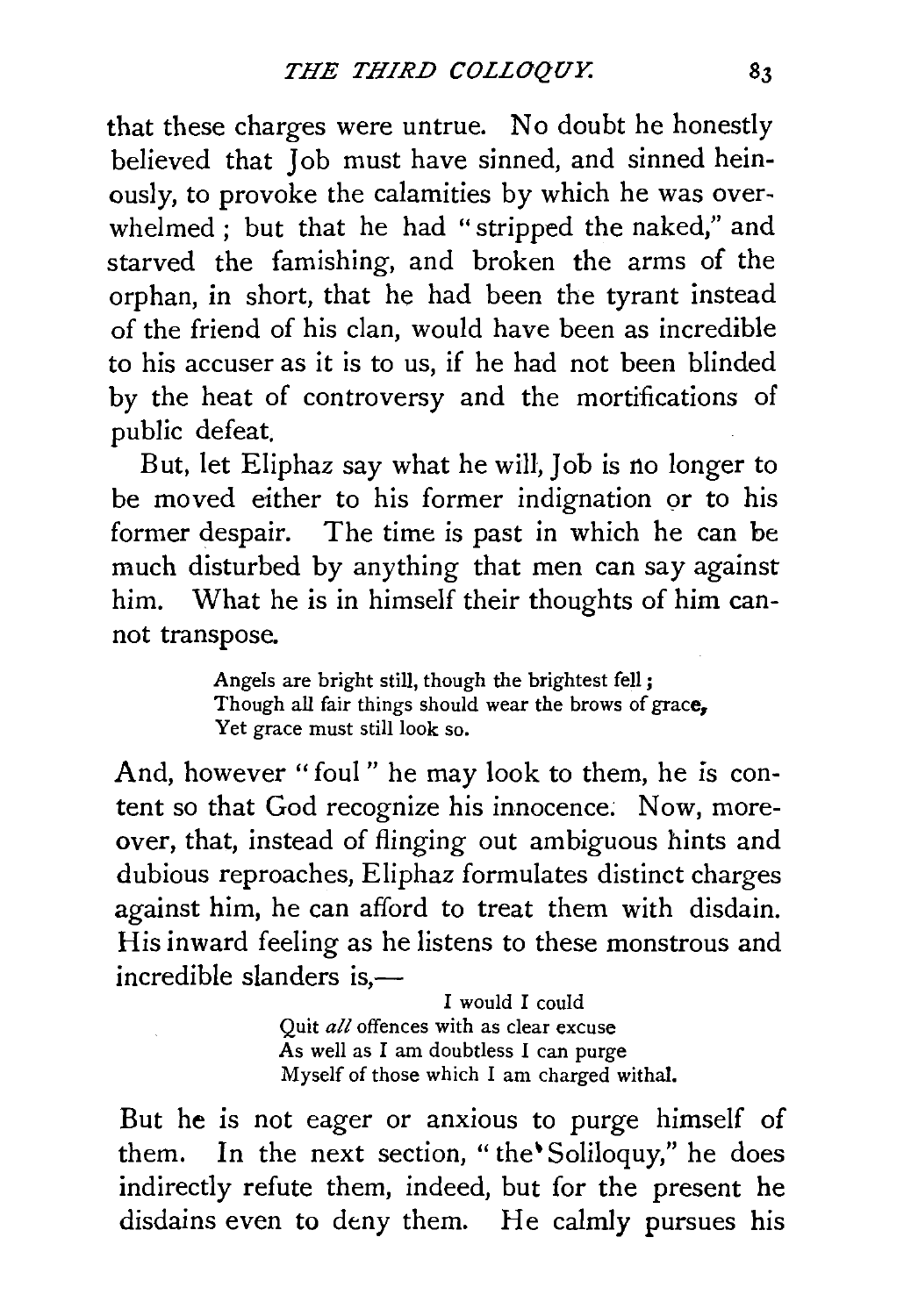own course, and is no longer blown about by any wind the Friends can raise. Once more, and now more earnestly than ever, he longs to meet God face to face, for he is no longer afraid of God (Chap. xxiii. 6); nor does his assured conviction that God will vindicate him in the life to come at all abate his desire for an immediate vindication. " Job is no more pacified under present wrong by the vision of future rectification of it than Paul was satisfied under present sin by the vision of future redemption from it." Just as under the pressure of sin the Apostle cried out, "O wretched man that I am! who shall deliver me?" so, under the pressure of injustice, Job cried out, "0 that I knew where I might find him! I would press up to his very seat" (Chap.  $xxiii. 3, 4$ ). And though he cannot " find " God, he is sure that God has found him; that He will hereafter acquit him (Chap. xxiii. 7); and that, when God has fully assayed him, he shall come forth from the trial as .gold from the fire (Chap. xxiii. 10).

What really occupies and dominates his thoughts throughout this Colloquy is not his personal fate, but " the common problem-yours, mine, every one's." As in Chapter xxi. he had been startled by the fact that, under the rule of a righteous God, whole classes of lawless and godless men were suffered to spend their lives in ease and mirth to the very end, so now he is startled and perplexed by the facts that, under the same severe yet gracious rule, there are large classes of men who, for no sins of their own, are condemned to lives of the most sordid and unrelieved misery (Chap. xxiv. 1-12); and still other classes who addict themselves to vice and crime despite the detection and shame and ruin which dog their footsteps (Chap. xxiv.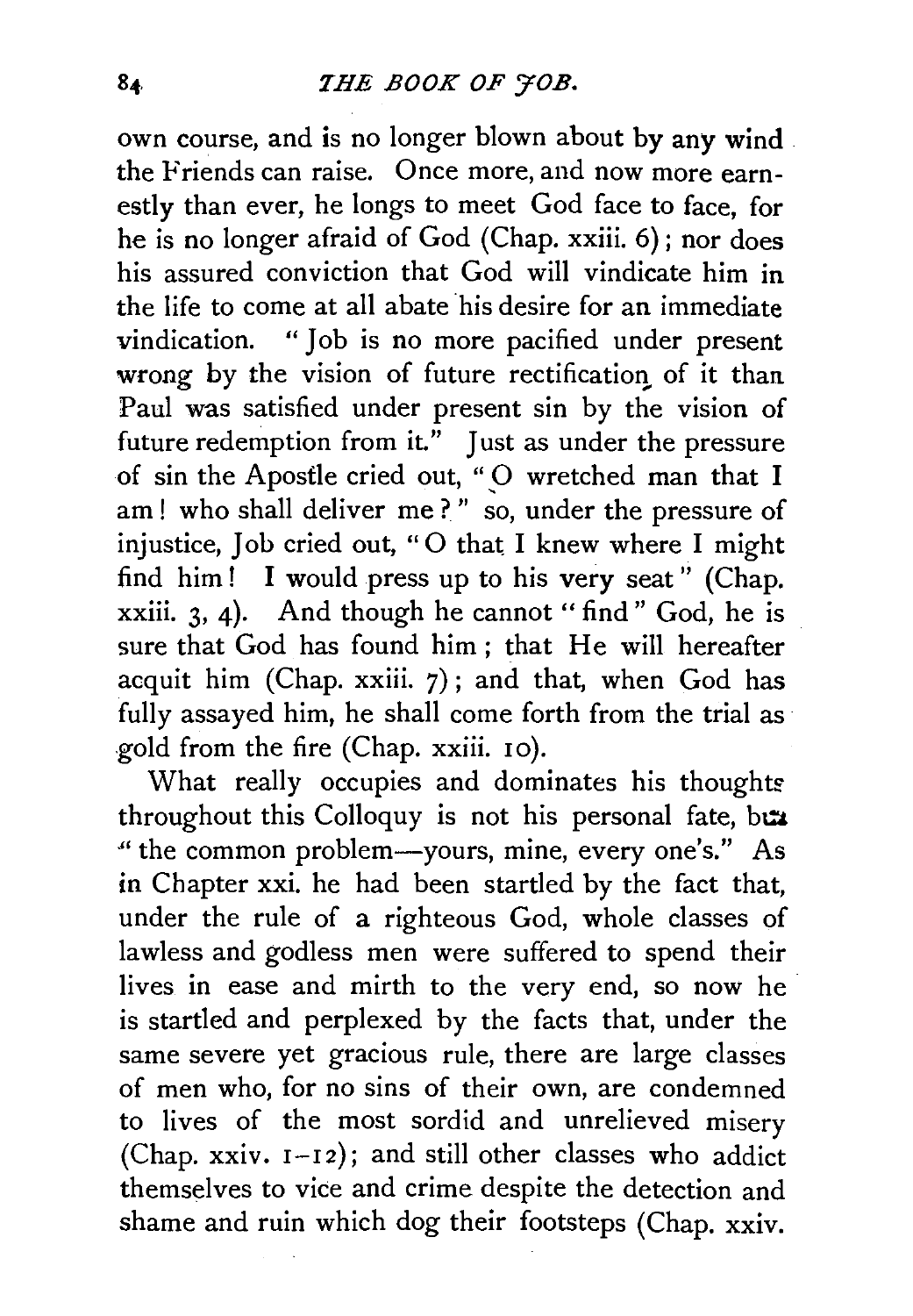<sup>1</sup>3-24). That very problem, or, rather, that terrible series of problems, suggested to us by the existence of the oppressed and of the criminal classes, so seizes on the mind of Job, now that he too is miserable and oppressed, as to divert him from the sense of his own affliction. With the magnanimity we have seen to be habitual to him, he passes out beyond the limits of his personal interests and experiences into the wants, conditions, wrongs of the toiling and oppressed myriads, and by this philosophic breadth of contemplation abates and dulls the edge of his proper misery.

# 1.-ELIPHAZ TO JOB (CHAPTER XXII.).

Even the prophetic spirit of Eliphaz was, as I have just said, so perverted by his dogmatic prepossessions, as not only to convince him that Job had fallen into some heinous sin, but also to prompt him to charge his friend with wanton and public crimes which it was impossible that he should have committed. And yet, when we come to look at his speech more closely, we find that the main lines of thought which he pursues in it are true and valuable in themselves, and become false only in the application he makes of them. In nothing, indeed, is the amazing power of the consummate artist to whom we owe this poem more apparent than in the fact that, even when he makes the speakers in his drama wholly wrong in intention and in the moral they point, he nevertheless puts into their lips the purest truths couched in the most appropriate and beautiful forms. However false the conclusions at which they arrive, they reach them in the noblest way, so that we never altogether lose our respect for them.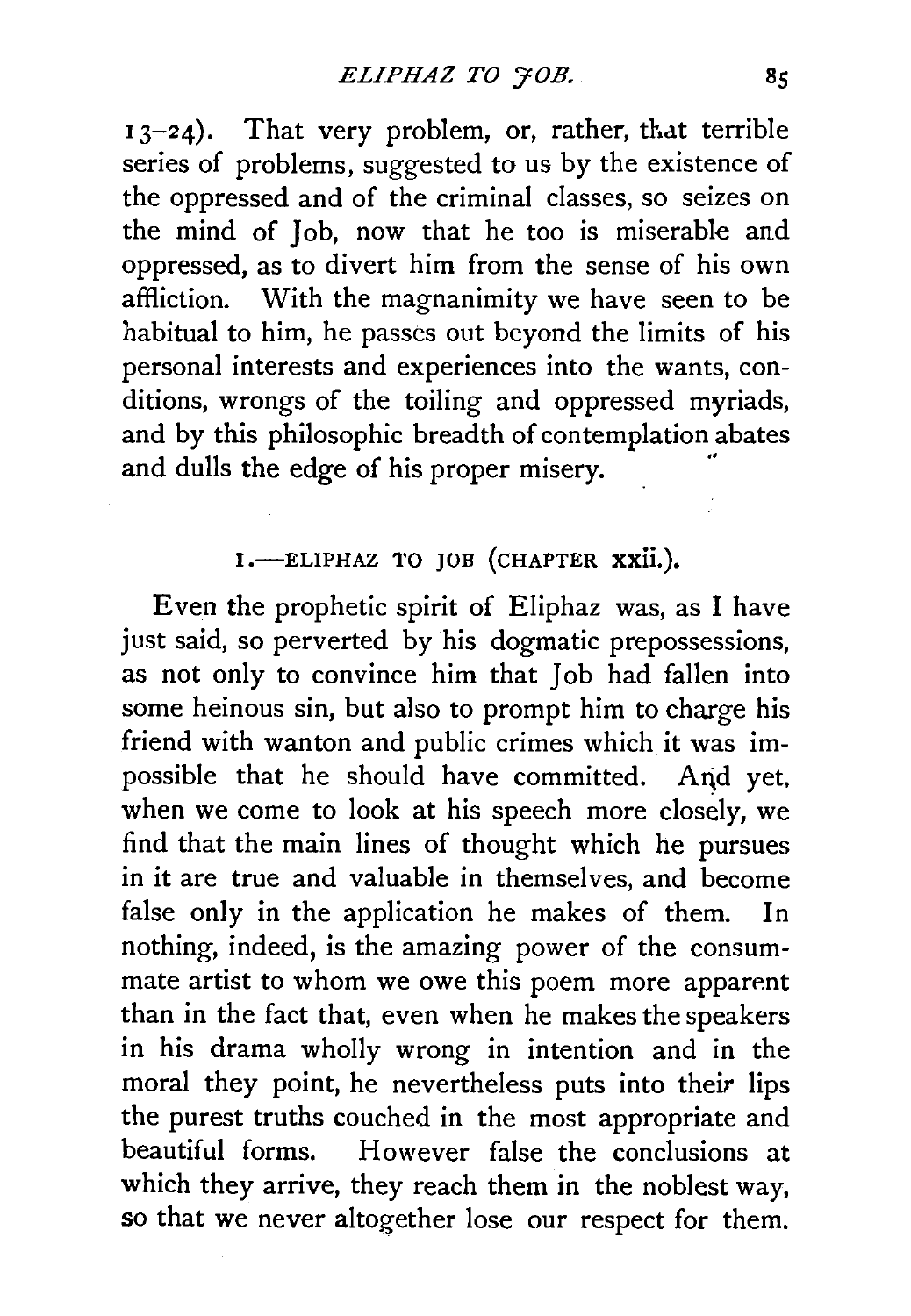In the men depicted, if not created, by his genius, we find that very blending of truth with error, of mora goodness with moral weakness, which we see in the men whom God Himself has created and made. It is this which makes them so real to us, and which breathes into them the very breath of life.

In this Chapter, for example, in which Eliphaz falls so far below himself, he states very finely at least three great truths, although every one of them is stated in support of a false conclusion.

I. How true, for instance, and how finely put, is the thought of Verses  $2-4$ , - that' the judgments of God must be just because they are disinterested ! The wisdom and piety of man are profitable to the man himself, not to God, just as his wickedness and folly are injurious not to God, but only to himself and his fellows. Why, then, since He receives no advantage from the righteousness of men, and takes no loss from their unrighteousness, should God judge men unfairly? There is no scope for selfish or personal motives such as might unconsciously bias even the most upright human judge if his private interests were touched, $$ now moving him to favour his own cause, and now, by the recoil of virtue, rendering him unjust to it. *That*  surely is a noble and consolatory thought. And yet even this fine thought is instantly perverted to a sinister purpose. For Eliphaz proceeds to infer that, as God has no private ends to serve, as therefore all his punishments must be just, it follows that all punishment implies sin on the part of those who suffer it; that Job must have sinned heinously, or he would not have suffered so terribly: and that, as he was .the opulent and powerful chief of a clan, his sins must have been those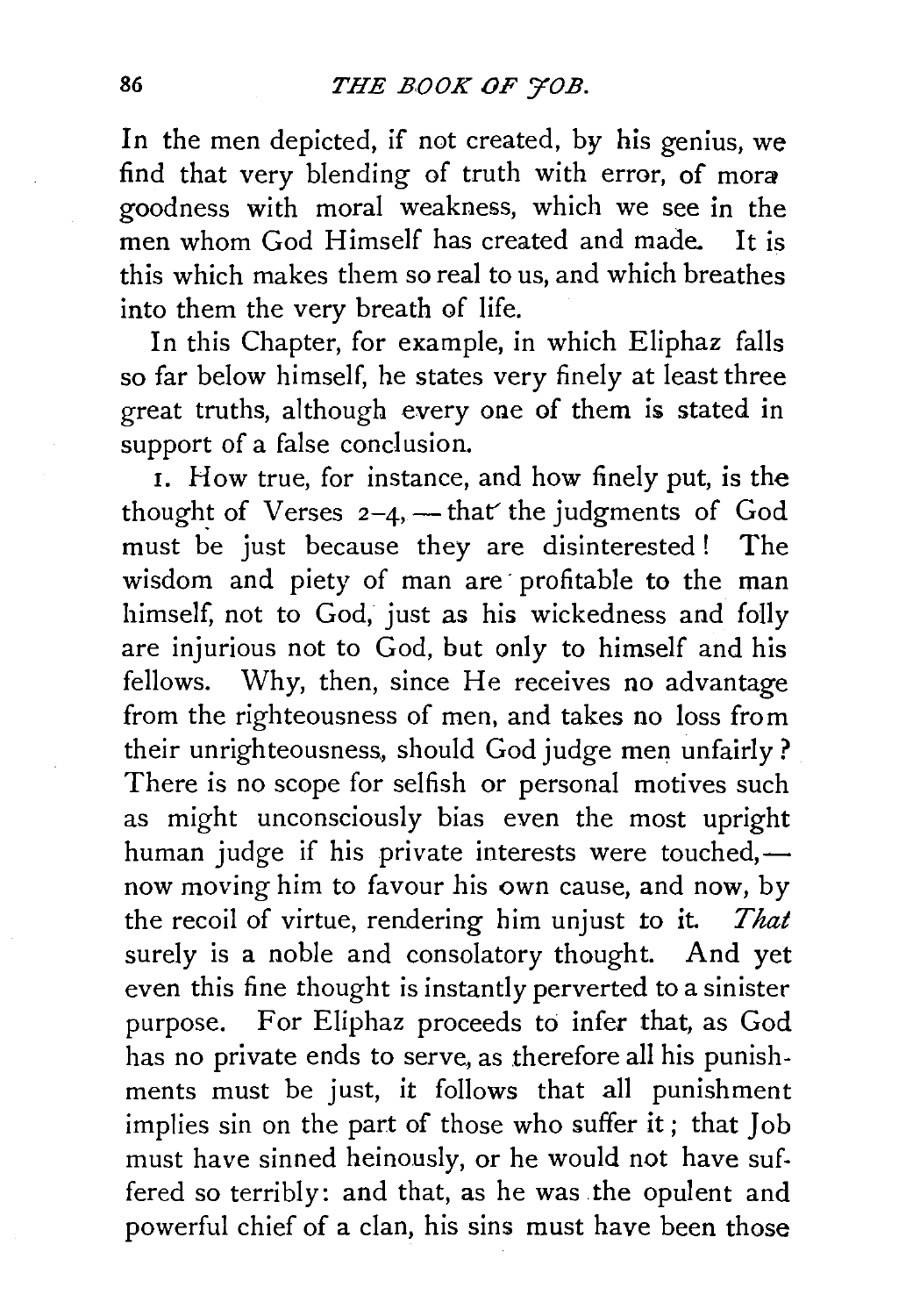to which such a chieftain was most exposed-the sins of a grasping and merciless tyranny (Verses  $5-11$ ). Just as

Men judge by the complexion of the sky The state and inclination of the day,

so Eliphaz infers the moral bent, the crimes of Job, from the opportunities and temptations of his rank and condition. And thus the truth with which he started is changed into a lie.

2. So, again, in Verses  $12-20$ , how finely does he rebuke the practical atheism which, while it is not at the pains of denying the existence of God, shuts Him up in his own heaven-conceiving, or affecting to conceive, of Him as one of "the careless forces, sitting far withdrawn upon the heights of space," taking no interest in the affairs of men, and exerting no influence upon them ! Atheists of this stamp, such loungers along that "ancient way trodden by men of sin," are only to be arrested, says Eliphaz, by earthquake and tempest; they cannot see the light until it becomes lightning. They are like that foolish generation which ate and drank, married and was given in marriage, " until the flood came and swept them all away" It is a solemn thought, an impressive warning; his statement of it is finely conceived, and glows with a generous indignation. But when he proceeds to represent Job, whose whole soul is saturated and suffused with the consciousness of a living and present God, as one of these indolent and insolent atheists, he is once more guilty of a gross and hardy perversion of the truth.

3· It is curious and significant that, while in the Second Colloquy Eliphaz had uttered no invitation to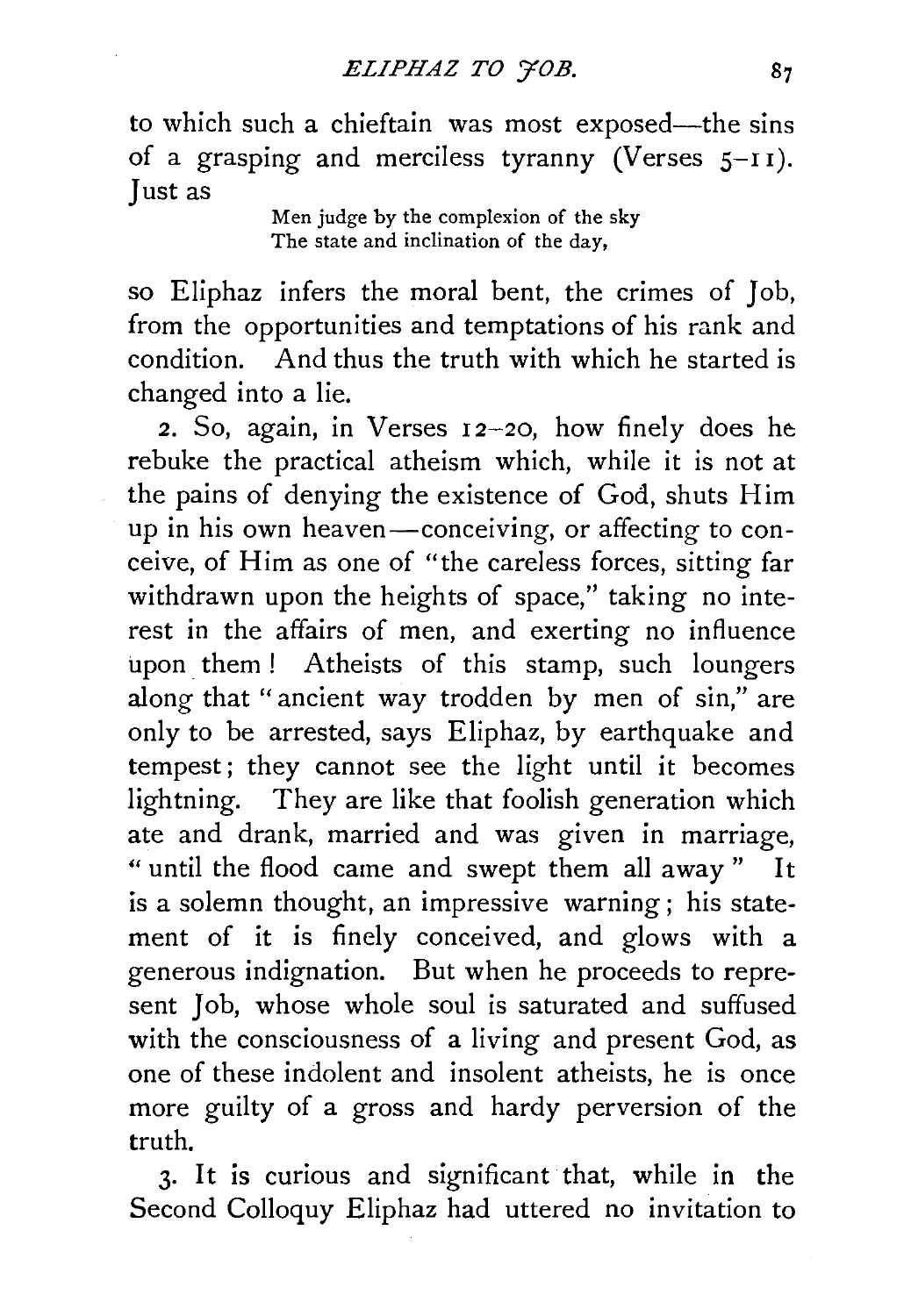# .gg *THE BOOK OF 'jOB.*

repentance, no word of promise and hope, he closes *this* harangue, otherwise so hard and cruel, with an urgent entreaty that Job would " return to the Almighty," and is profuse in promises of good. If Job will but put away iniquity and take his law from God's mouth, all will yet be well with him; he shall find a new and brighter light gleaming on his path, and have

> all the ruins of distressful times Repair'd with double riches of content.

It is curious that *these* should be the last words we hear from the lips of Eliphaz ; for, as we have seen, the Poet has throughout pourtrayed him as one of the prophetic order of men, and here he is unconsciously predicting the final issue of this great drama. For, in the end, Job did return and humble himself under the hand of the Almighty; he did receive at the hands of the Lord "twice as much as he had before." And this reversion to a kindlier and more gracious mood on the part of Eliphaz (comp. Chap. xxii. 21-30 with Chap. v.  $17-27$ ) may, I hope, be taken as a sign that, though in the heat of controversy he had brought the most terrible charges against Job, yet in his heart he did not himself believe them to be true, or would at least be very gladly convinced that they were not true. But, in any case, in his concluding invitation to contrition and amendment, and his picture of the happy consequences of repentance, he puts a momentous truth very happily. His last words are really very finely said. The one thing that renders them utterly untrue, and which must have wholly spoiled and vitiated them to the ear of Job, is the unfounded assumption on which they proceed. To *him* they are a mere insult, since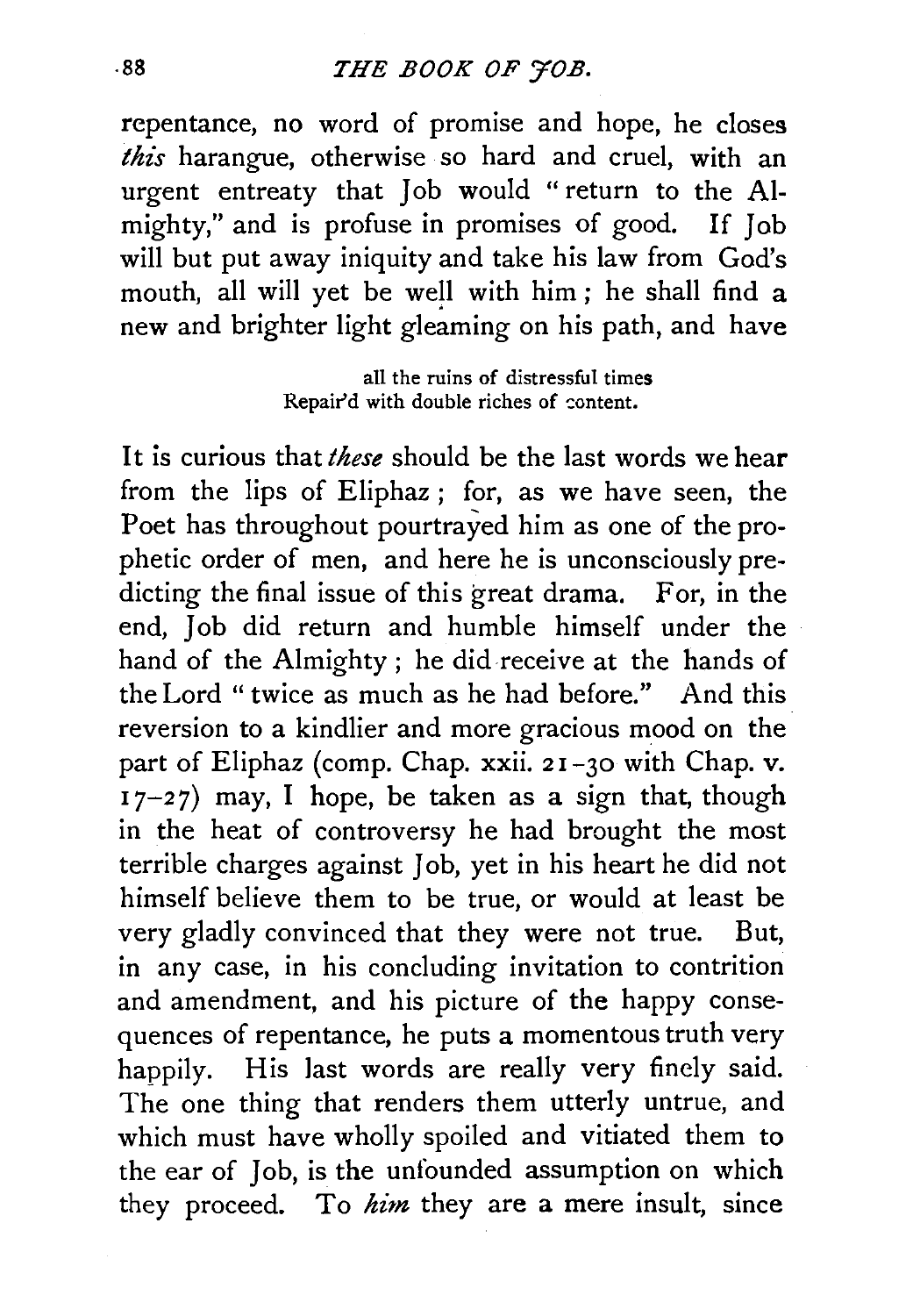they assume that he is guilty of sins the most open, palpable, and shameful. And so, once more, the truth -even truth in its most gracious and winning aspects -is turned into a lie.

In fine, we could hardly have more impressive illustrations than we may find in this Chapter of the fact that dogmas, however true in themselves, lose all their power for good unless they are informed and illumined by "charity."

#### CHAPTER XXII.

|                | 1. Then answered Eliphaz the Temanite and said:                  |
|----------------|------------------------------------------------------------------|
| $\mathbf{2}$ . | Can a man profit God?                                            |
|                | Surely even a wise man can but profit himself!                   |
| 3.             | If thou art righteous, is that any gain to the Almighty,         |
|                | Or is it any advantage to Him that thou makest thy ways perfect? |
| 4.             | Will He plead with thee out of reverence for thee's              |
|                | Will He go with thee into judgment?                              |
| 5.             | Is not thy wickedness great.                                     |
|                | And are not thine iniquities without end?                        |
| 6.             | For thou hast bound thy brother by a pledge without cause,       |
|                | And stripped the naked of their raiment;                         |
| 7.             | Not a drink of water hast thou given to the faint,               |
|                | And from the famishing thou hast withholden bread:               |
| 8.             | And the strong of arm-the land was his!                          |
|                | And the lofty of brow—he was its inhabitant !                    |
| g.             | Thou didst send widows away empty,                               |
|                | And let the arms of the orphan be broken:                        |
| 10.            | Therefore are snares around thee,                                |
|                | And on a sudden fear confoundeth thee;                           |
| 11.            | And a darkness, so that thou canst not see,                      |
|                | Or a flood of waters, covereth thee.                             |
| 12.            | Is not God in the heights of heaven?                             |
|                | Behold, then, the topmost stars, how high they be!               |
| 13.            | Yet thou sayest, "How doth God know?                             |
|                | Can He judge through the darkness?                               |
| 14.            | Clouds veil Him, so that He cannot see,                          |
|                | And He walketh [only] in the vault of heaven !                   |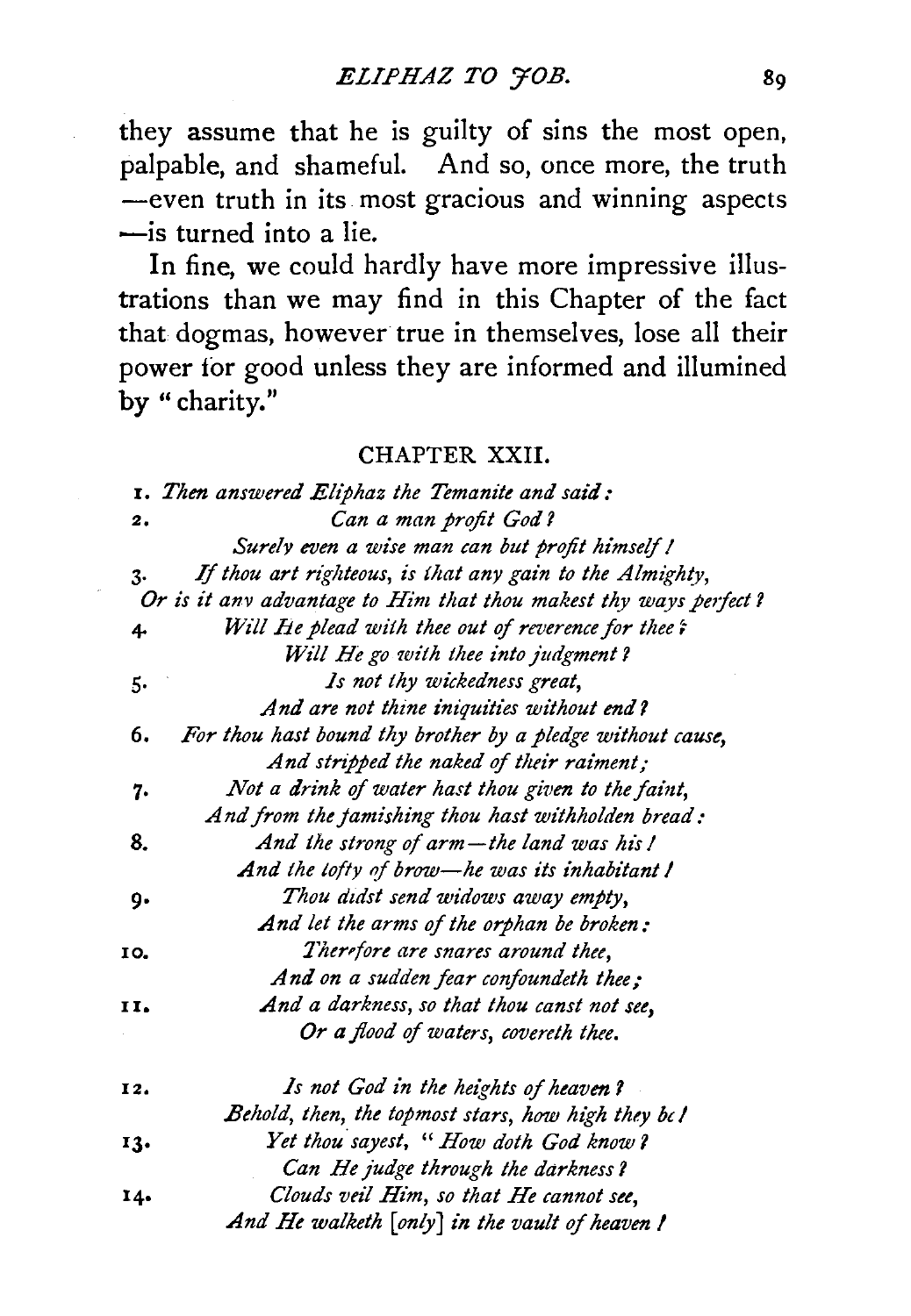#### 90 **THE BOOK OF 70B.**

| 15.  | Wilt thou keep that ancient way                                       |
|------|-----------------------------------------------------------------------|
|      | Trodden by men of sin                                                 |
| 16.  | Who were cut off before their time,                                   |
|      | Whose firm foundation became a flowing stream,                        |
| 17.  | Who said unto God, "Depart from us,"                                  |
|      | And, " What can the Almighty do for us !"                             |
| 18.  | Though He had filled their houses with good things?                   |
|      | Far from me be the counsel of the wicked.                             |
| 19.  | The righteous shall see it and rejoice,                               |
|      | And the innocent shall laugh them to scorn,                           |
| 20.  | And say, " Are not our adversaries destroyed?                         |
|      | Hath not a fire devoured their substance?"                            |
| 2 C. | Acquaint now thyself with Him, and be at peace;                       |
|      | Thereby shall good come to thee:                                      |
| 22.  | Take, I pray thee, a law from his mouth,                              |
|      | And lay up his words in thine heart.                                  |
| 23.  | If thou return to the Almighty, thou shalt be built up,               |
|      | If thou put iniquity far from thy tent.                               |
| 24.  | Yea, scatter thy gold upon the ground                                 |
|      | And Ophir among the stones of the torrent,                            |
| 25.  | And the Almighty shall be thy gold,                                   |
|      | And as silver purchased with toil:                                    |
| 26.  | Then shalt thou delight thyself in the Almighty,                      |
|      | And shalt lift up thy face unto God;                                  |
| 27.  | Thou shalt pray to Him, and He will hear thee,                        |
|      | And thou shalt pay thy vows;                                          |
|      | 28. Thou shalt frame a purpose, and it shall be established for thee, |
|      | And light shall gleam on thy paths:                                   |
| 29.  | Thou shalt say to them that are cast down, "Arise !                   |
|      | For He will succour the meek;"                                        |
| 30.  | Even him that is not guiltless shalt thou deliver,                    |
|      | And he shall be saved by the pureness of thy hands.                   |

The Chapter divides itself into three sections. (r) In *Verses* 2-11 Eliphaz describes the sins of which Job must have been guilty in order to provoke the calamities which had fallen upon him; (2) in *Verses*  12-20 he traces these sins of inhumanity to Job's impiety, his false and profane conception of the Almighty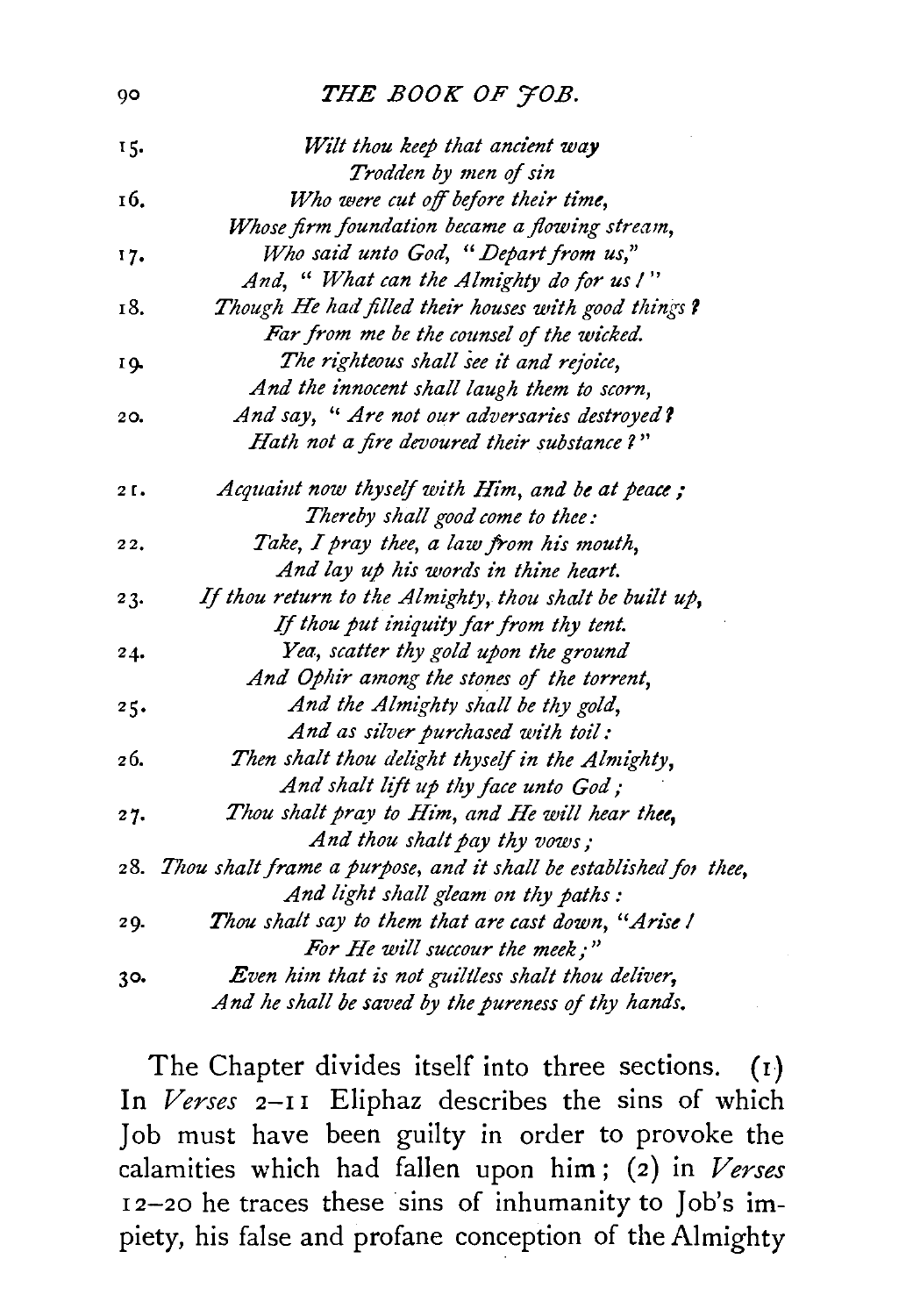Ruler of the universe; and in *Verses* 21-30 he entreats him to repent of those sins by rising to a true conception of God, and by returning to a true relation to Him. Throughout he makes no attempt to deny the facts which Job had adduced in the last Colloquy, although, if those facts were true, they utterly shattered the hypothesis maintained by the Friends, or to refute the inference which Job had drawn from them. Nor does he once so much as glance at that great hope of a future life, in which the inequalities of this life should be rectified, which had dawned on the mind of Job. He is content to repeat what he had said before, what his friends had echoed with wearisome iteration, as though no new facts had been adduced which their old formula could not be stretched to cover.

He opens the first section with an argument of some philosophic reach, attempting to shew by rigid logical proof what sins Job *must* have committed, and why he is sure that Job has committed them *(Verses* 2-4). His argument, briefly put, is this. No gain accrues to God from the piety of men, no loss from their impiety. Because He has nothing to fear and nothing to hope for at their hands, his decisions must be unaffected by personal considerations ; they must be strictly level and square with the facts; and, his decisions being just, He is by no means likely to be moved by the foolish outcries with which men may greet them. When He punishes men, it must be simply because their sins call for punishment. As He has punished Job, it must be for his sins that He has punished him. And as Job has again and again demanded that his sins should be openly alleged against him, Eliphaz will meet that demand.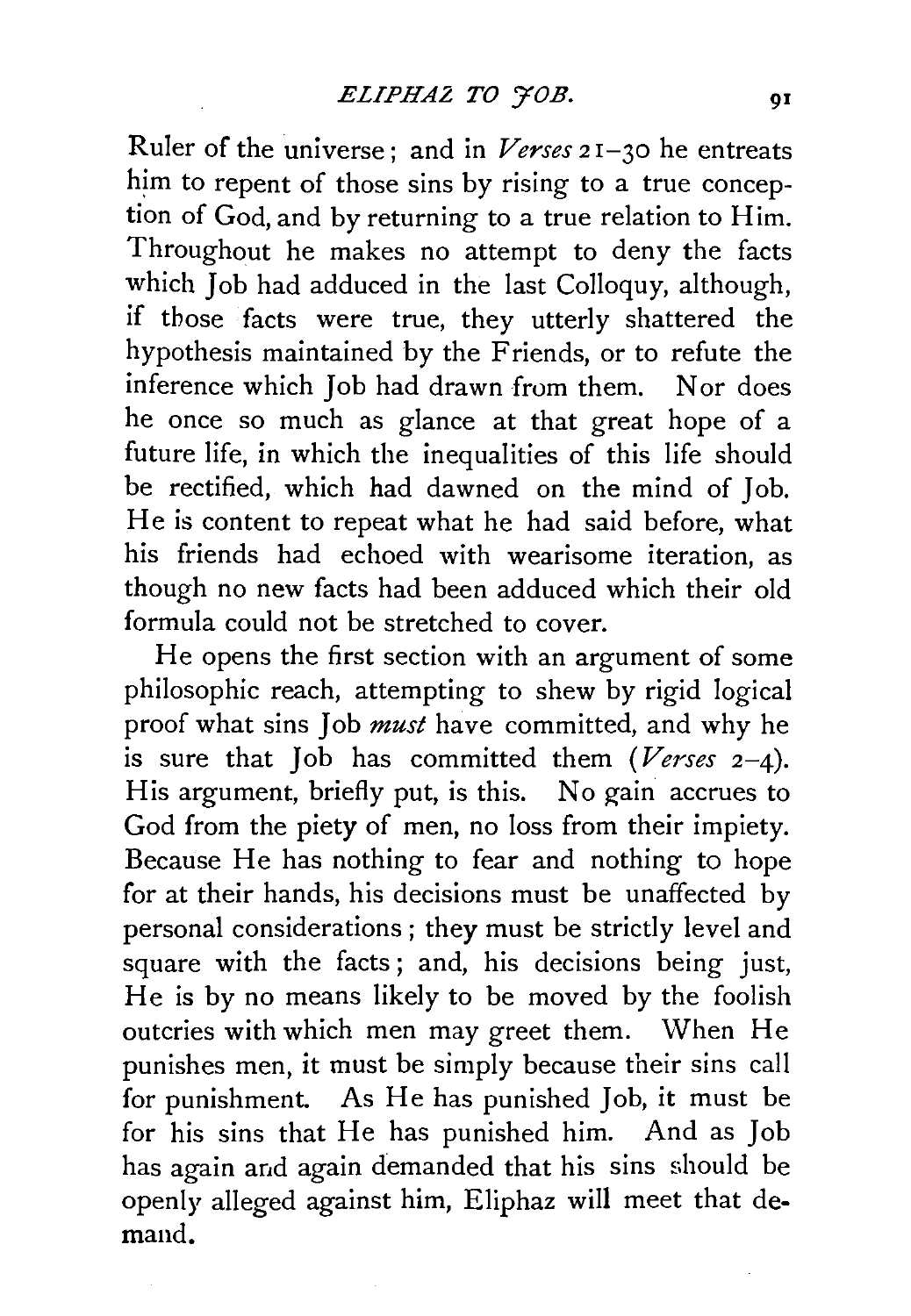He proceeds to meet it in *Verses* 5-11. It was easy enough to meet it. Nothing but delicacy, nothing but friendly consideration, had kept him silent so long, or induced him to veil in ambiguous innuendoes the crimes with which Job had stained the purity of his soul. For, of course, his sins were those of his time and class. Every Oriental "lord" was apt to play the tyrant. Irresponsible power rendered them inhumane. This was "the great wickedness " of Job. He had been heartless to the poor and needy, inhospitable to the stranger. " The man of the arm," *i.e.,* of the strong arm, the man of power-in other words, he himselfto him the whole land belonged of right; and the man with the lofty brow, the proud look-again, he himself -was alone entitled to dwell in it. All others held their possessions in it by his favour, and might be stripped of them at his caprice. He had not scrupled to strip them. Widows and orphans, of all mortals the least protected in the Orient, that they might not perish of want, had besought succour or grace of him; and he, who had first violently despoiled them of their inheritance, drove them with violence from his seat, the widow with empty hands, the orphan with broken arms.

"Supposed sincere and holy in his thoughts," wearing a mask of piety, these were the crimes of which he had been guilty in secret. And it is for these *crimes,*  and for such crimes as these, that his way now stands thick with snares (comp. Chap. xviii. 8-10), that detection and destruction hem him in on every side, leaving no loophole of escape. His approaching ruin made itself felt even before it came upon him. He was shaken by sudden tremours and forebodings, all warning him that his end was at hand. It was not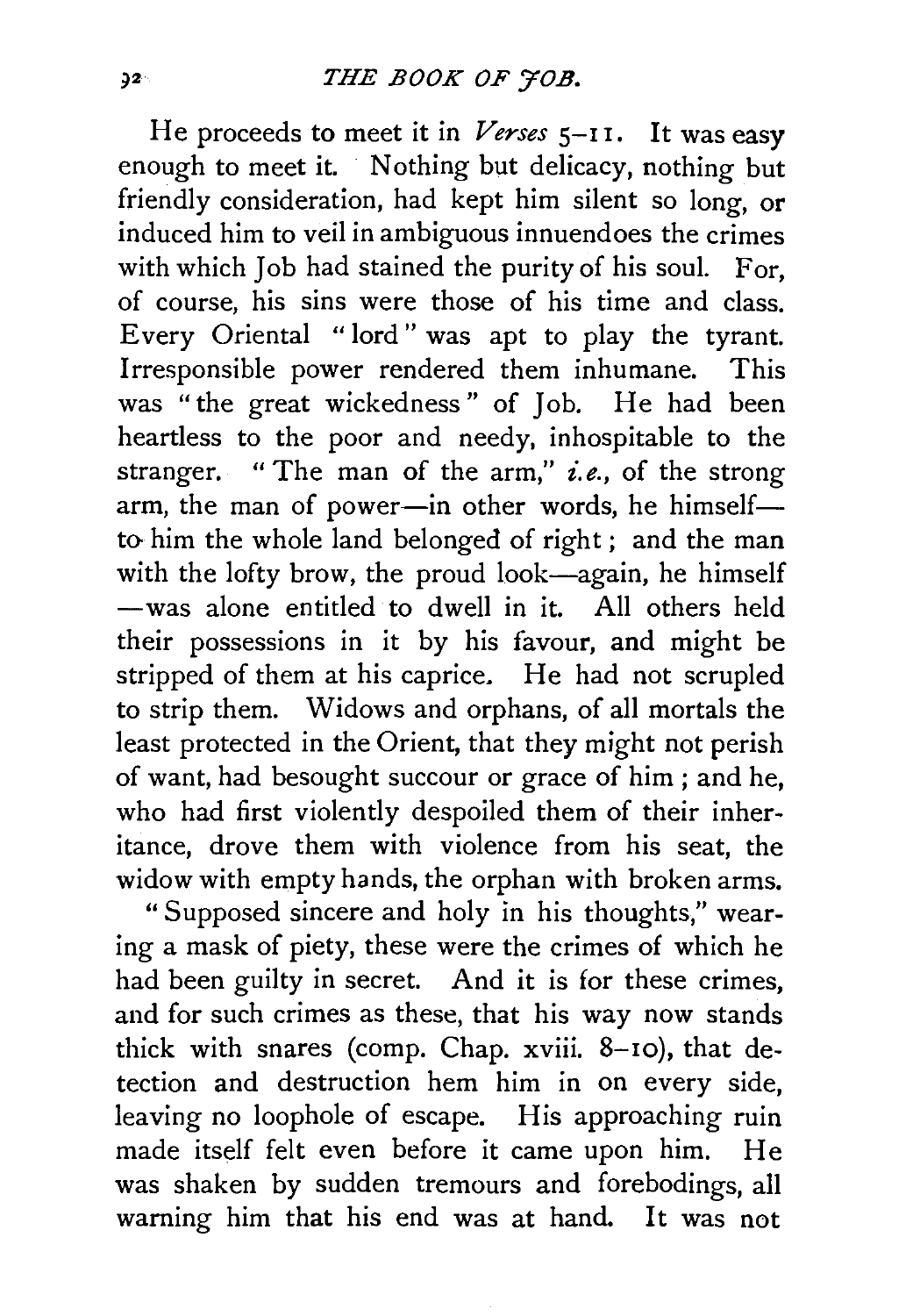\_God, as he had complained (Chap. xix. 6, 8), who had "flung his net" about him and " set darkness in his paths :" the net was woven by his own fingers, the darkness was but the shadow cast by his own guilt.

*Verse* I I is difficult only because there is so much in it. Job did not see the true cause of his sufferings, and therefore could not recognize their justice. And so Eliphaz points out to him that the darkness of which he complained, and the flood of misery in which he is being swept away, are but the natural and deserved punishment of his transgressions. But, besides this, there is in these words an allusion to the Deluge. Indirectly, and by an allusion expanded in Verses  $15-18$ , Eliphaz compares Job to that evil generation which, by crimes like his, had provoked the just resentment of Heaven, and perished miserably in the Flood. Let 1 ob beware, lest he too should be drowned in the depths of his own transgressions. Weighed down by iniquities so many and so heinous, how can he hope to escape?

> With what wing shall his affections fly Toward fronting peril and opposed decay?

Eliphaz, leading Job toward the brink from which he may see his non-existing sins, cuts but a sorry figure for so great a man, and would be a strange picture of the blind man leading the man with eyes, if there were not so many modern repetitions of it.

In the second section *(Verses* I 2-20) he traces the inhumanity and tyranny of Job to his impiety, to his false conception of God and of God's relation to man. Because Job has denied retribution to be the only law of the Divine Providence, Eliphaz assumes him to deny that Providence altogether. According to him, Job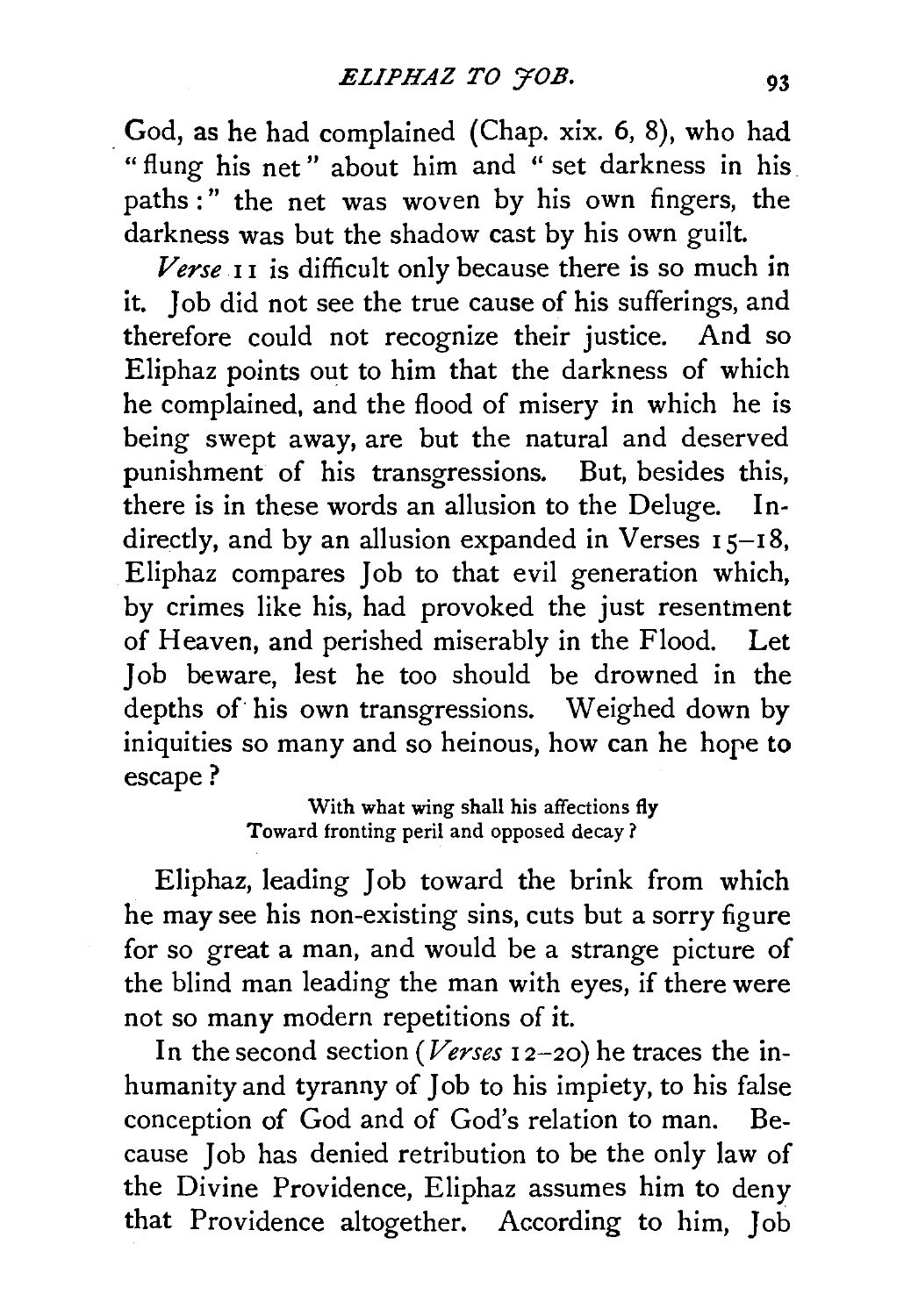conceives of God as strolling along the vault of heaven, careless of mankind and "their ancient tale of wrong," not descending to earth in order to administer justice, nor leaving the easy Paradise which He has planted for Himself; too far off to see, too self-absorbed to care for, the wrongs and miseries of men *(Verses*   $I_2-I_4$ ). In the previous Colloquy (Chap. xxi.  $7-I_7$ ) Job had, indeed, expressed his astonishment that many of the wicked wax old and become mighty, wearing away their days in mirth and affluence, smitten by no judgment, although they say unto God, " Depart from us!" and, "What is the Almighty, that we should serve Him?" But he had also expressly affirmed that their prosperity did not spring from their own hand, and disavowed all part and lot with them, in the formula of deprecation and abhorrence : " Far from me be the counsel of the wicked !" And now, with the artifice and insincerity of a mere controversialist bent on victory, Eliphaz puts into the mouth of Job himself the very words which Job had put into the mouth of the wicked, and even renounces all part in his detestable sentiments in the very formula in which he had himself renounced all participation in them! "Wilt *thou,"*  he demands, with an explicit reference to the generation swept away by the Deluge (Verses 15, 16), " keep that ancient path, trodden by men of sin, who were cut off before their time, *whose firm foundation became a flowing stream ?* " Wilt *thou* say to God, and of God, what they said ? And he instantly and evidently assumes that Job *will*, that he has fallen into their base Epicurean conception of the Almighty. For he not only hastily deprecates that conception for himself; he also proceeds, in *Verses* I g, *20,* to shew how the truly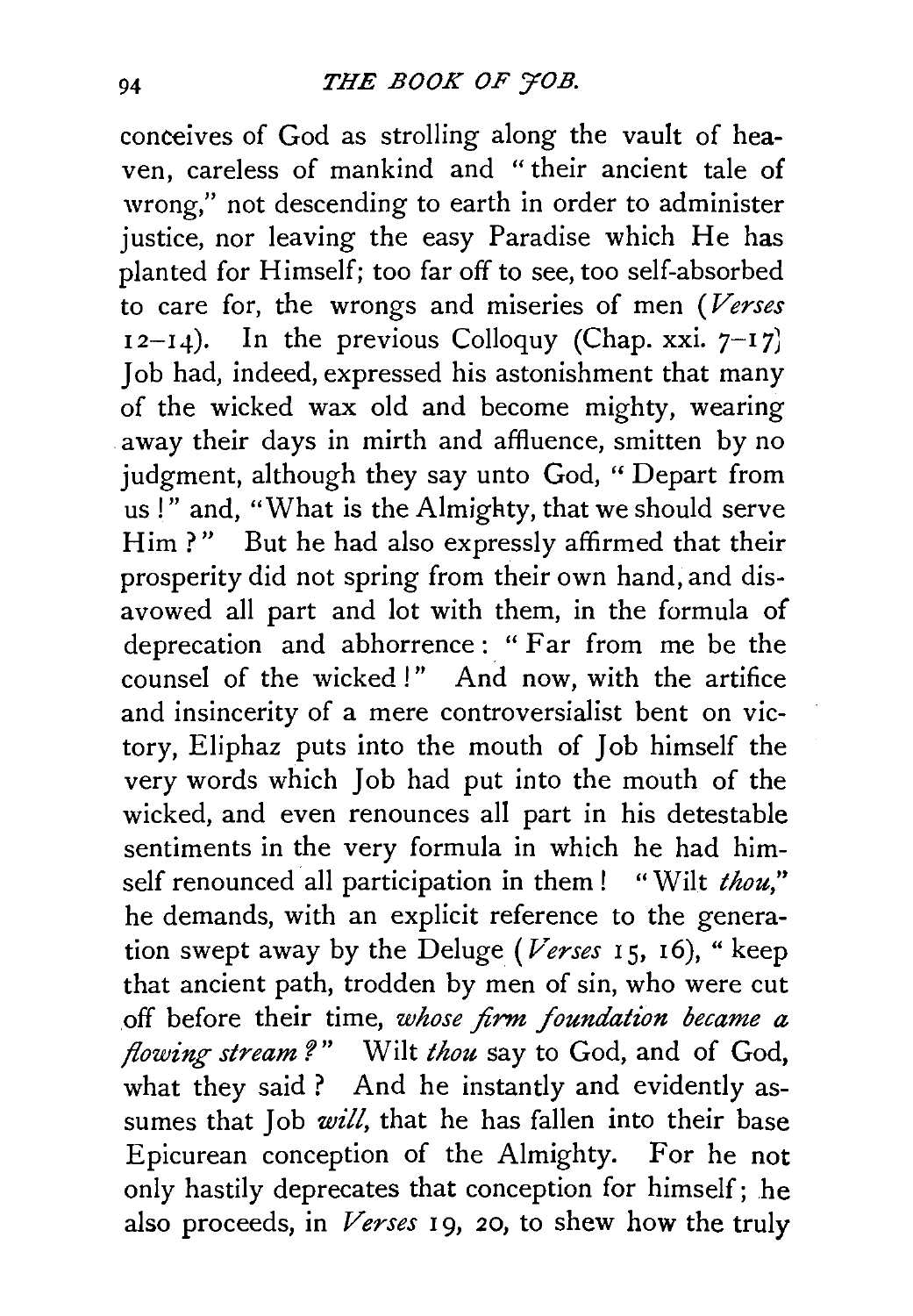righteous regard the rise and fall of the wicked ; how *they* look cheerfully on the phenomena which fill Job with sadness and with sad and obstinate questionings, sure that the higher the wicked rise the lower they will fall; and how they, the truly pious, will mock at them when they topple over to destruction, and will exult in their fall. As one listens to him, indeed, one is tempted to exclaim, " Far from us be the counsel of *the righteous I* "

In the third section *(Verses* 2 1-30) Eliphaz exhorts Job to return to right thoughts of Jehovah, to enter into the right relation to Him, urging especially upon him how much, in many ways, he will gain thereby. It is a strange mixture of earthly and heavenly good that he offers him. But the fact that Eliphaz dwells mainly on the delights of communion with God and on the power to succour the downcast and to intercede for the guilty-dwelling most on these spiritual advantages because he thinks them most likely to allure and persuade Job-shews, I think, that he had formed a much truer and higher conception of the man than he has allowed to appear.

He urges Job to " make friends " with God, to take the law of his life from God's mouth, that so good may come to him, and peace,—meaning by "good," not goodness, but good fortune, and by "peace," rest from the obstinate questionings and restless doubts with which he was wearying himself in vain *(Verses* 2 I and 22). If he return to the Almighty-from whom, however, he has never wandered-he shall be " built up," another synonym for good fortune, for outward prosperity *(Verse* 23). But, in order that he may return, he must put away "iniquity  $\frac{n}{i}$  *-i.e.*, the secret spoils,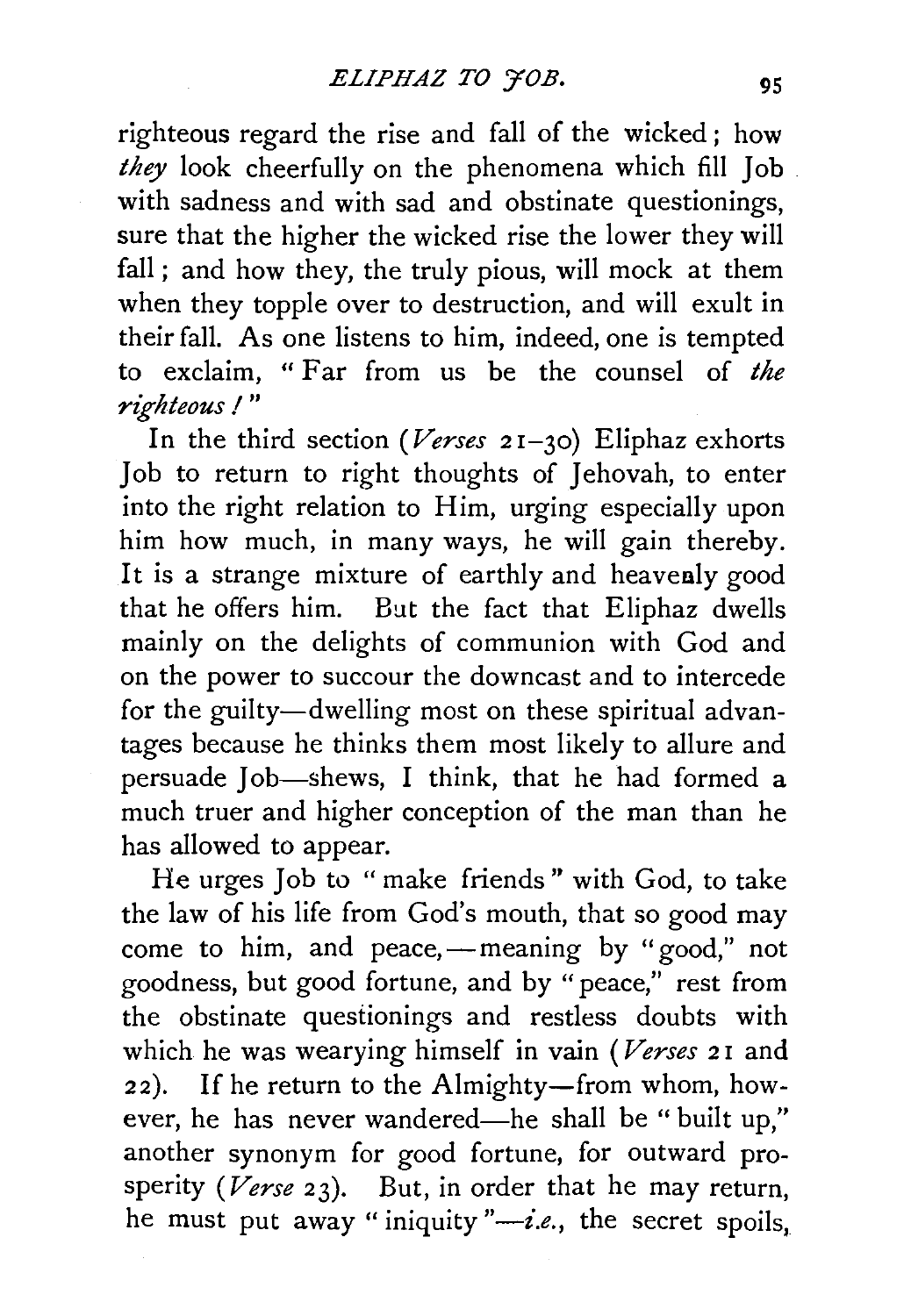the iniquitous gains, the treasures acquired by violence and extortion-which he has hidden in his tent (comp. Chap. xi. 14). Nay, more, he must renounce the treasures in which hitherto he has put his trust, even though he have acquired them honestly, flinging his gold upon the ground and among the stones of the torrent ; for, in *Verse* 24, " Ophir " is but a synonym for gold.<sup> $I$ </sup> If he will put from him the fine gold in which he has trusted and delighted, then the Almighty will Himself become his treasure and his delight. He whose face, like that of Cain, is now cast down with a burdening sense of guilt, will lift up his head with fearless joy. When he prays, instead of, as now, remaining deaf and mute, God will answer him. He will " pay his vows," because the favour or deliverance he asks will be vouchsafed him, so that his vow will always fall due. Success will wait on his schemes and enterprises; light will shine on all his ways, so that he will neither stumble nor miss his aim. And, best of all for a man of his generous and compassionate temper, his words will shed new strength into fainting hearts; power will be given him to succour the weak and distressed; and, he himself being righteous, his supplications will become so effectual, that they will avail even for the unrighteous. His prayer shall be that

Which piercer so, that it assaults Mercy itself, and frees *all* faults.

This glowing description of the peace, the happiness, and the power to serve, which result from friend-

<sup>&#</sup>x27; Just as the fabric woven from the filaments of the nettle is called "muslin," from Mossul, and cloth with figures in it, "damask," from Damascus, so gold is named from Ophir, on the north coast of the Runn and east of the mouth of the Indus, the place where it was then most copiously produced.-*Delitzsch*.